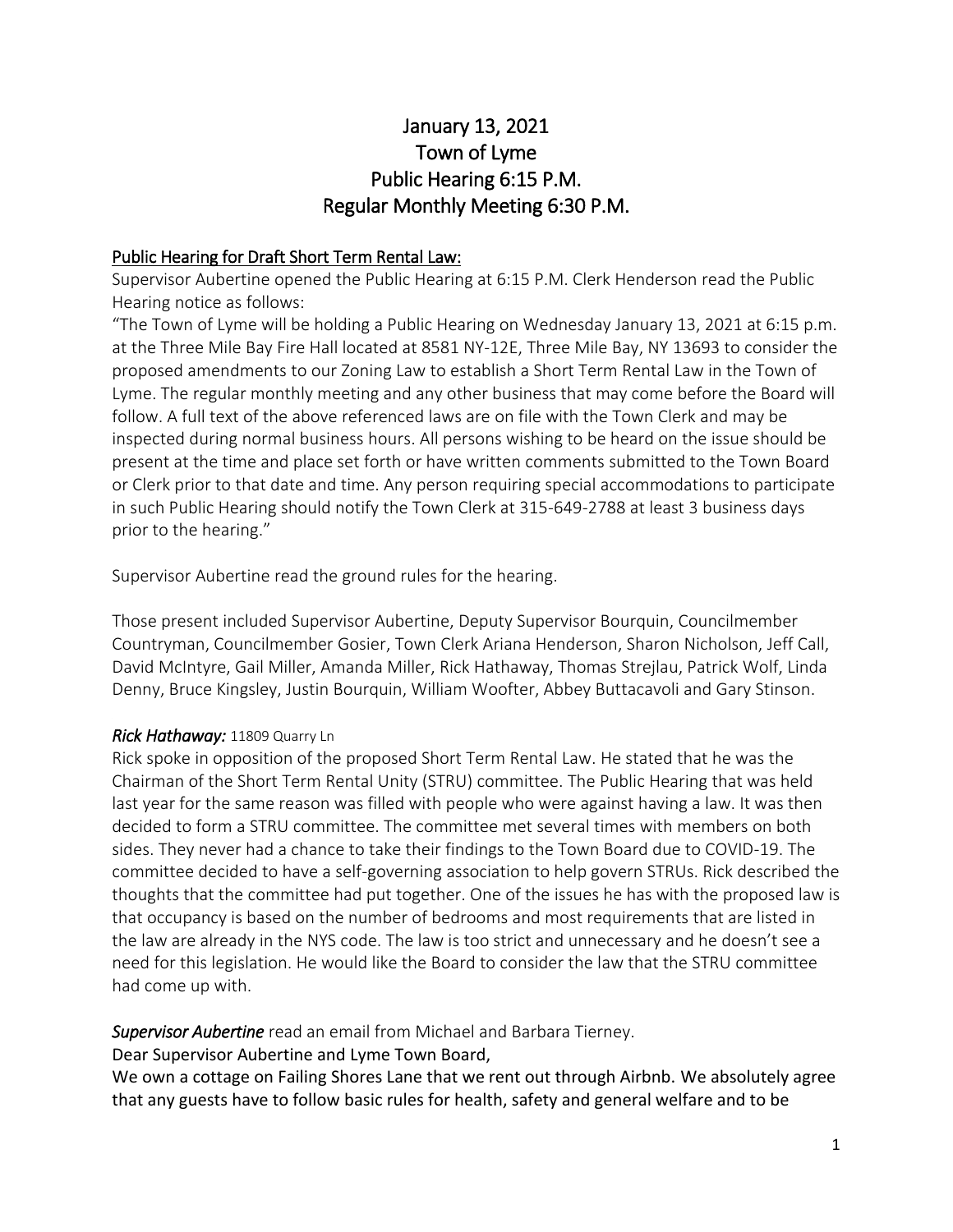considerate to others. We have a comment regarding the requirement in Section C Item F regarding the need for the renter to have a paper copy of the signed rental rules on the property. When renting through Airbnb, the renter has to acknowledge the rental rules during the booking process electronically. So upon demand the renter can prove acceptance of the rules by A – having an Airbnb reservation, as there is no reservation without accepting the rules, and B – they can show the agreed upon rules electronically. We therefore would like to respectfully ask the Town Board to amend the language in Section C, Item F to allow for electronic proof of agreement to rules and regulations. This will also save printed paper, which eventually could end up in the garbage, or worse, the lake. We appreciate the efforts of the Town Board to ensure everyone can enjoy the peace and quiet and beauty of living along this beautiful lake. If you have further questions, we can be reached by cell phone at 518-369-8483.

Respectfully, Michael and Barbara Tierney

#### *Amanda Miller:* 27202 Independence Point Rd

Amanda spoke in opposition of the proposed Short Term Rental Law. She stated that the public hearing was a waste of time. The penalty of \$950.00 in the proposed law is ludicrous. Amanda said that the Town can't keep up with the codes and zoning violations that are currently in place in the Town how would they enforce this. She has spent a lot of money on her properties improving them and raising the value of the property. The law has got to go it is garbage.

*Supervisor Aubertine* stated that the Board has to go through this process when a board member presents a law.

## *Thomas Strejlau:* 9188 County Route 125

Thomas spoke in opposition of the proposed Short Term Rental Law. He sent an email to the Town Board expressing how he felt about the law. He stated it was clear from the first public hearing for the original Short Term Rental Law, no one wanted a law. He stated that this is a waste of taxpayers' funds and a law isn't required. The way the Town Board thinks is unorthodox. There are sections of the law that are illegal and make the Town Board look stupid.

## *Patrick Wolf:* 25612 Benson Point Drive

Patrick spoke in opposition of the proposed Short Term Rental Law. He stated if you over legislate you will over litigate. He reminded the Board that the reason the STRU committee never presented their law was because the pandemic hit. He also has an email from the Planning Board agreeing that Short Term Rentals are not a legislation issue. He is starting to feel like it is the Town against the Board. He also thanked the Board for working through a pandemic.

#### *Gail Miller:* 11633 County Route 125

Gail spoke in opposition of the proposed Short Term Rental Law. She stated that we live in a small Town not New York City. The disrespect the Town Board is showing is appalling. The Planning Board worked on a law and gave it to the Board and so did the STRU committee and the Board disregarded. She stated she had problems with a Short Term Rental next to her home and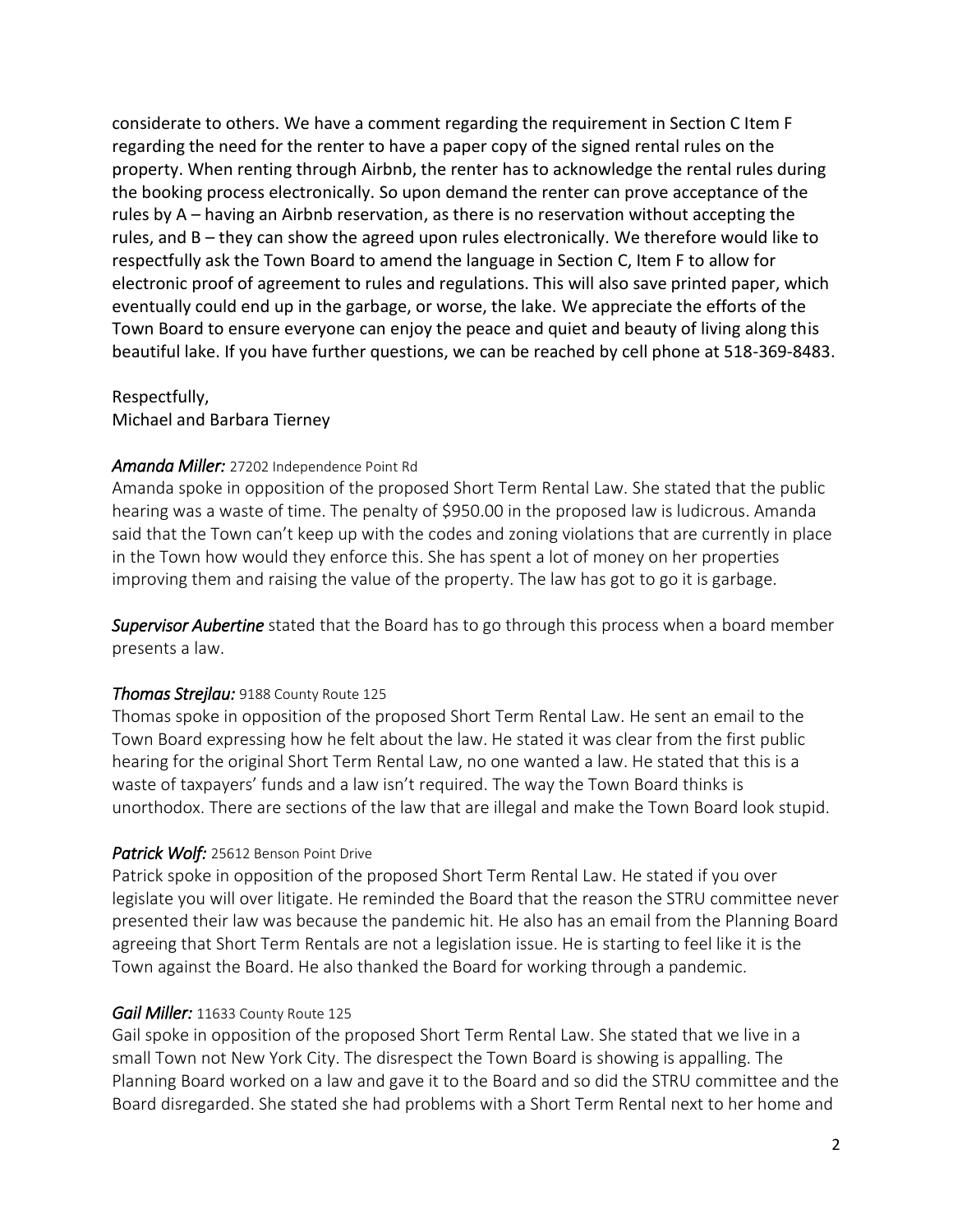she simply called the police. There is no need for a Town Law. This is a very frustrating process for all of us.

## *Bruce Kingsley:* 8384 State Park Road

Bruce spoke in opposition of the proposed Short Term Rental Law. He stated that is embarrassing that the hall wasn't filled with people. He was upset that he never saw any notification about the Public Hearing. Only 5% of the people have a problem in the Town with Short Term Rentals. The Town Board is trying to destroy the community. He continued to speak in opposition about the law.

# *Patrick Wolf:* 25612 Benson Drive

Patrick stated the wise and informed thing to do is to probably never have a public hearing during a pandemic. He said that the Town will end up getting sued because we had the hearing during a time where no one felt comfortable attending. Also Patrick stated that the Town should not have a law that stated no campgrounds and marinas are allowed in the Town.

# *Gail Miller:* 11633 County Route 125

Gail stated her biggest concern was that the Town is currently not taking care of the rules and regulations we have on the books now. She asked if we were going to treat the community like a democracy. She stated that the rules need to be uniform. The Planning Board made it clear that the code enforcement officer can't enforce this law.

# *Amanda Miller:* 27202 Independence Point Rd

Amanda stated that is was very clear no one was in favor of the law and asked if it was going to be dismissed. She highly encourages the Board to throw the law out.

# *Rick Hathaway:* 11809 Quarry Ln

Rick asked the Town Board if they had to present the Law and have a public hearing because a Town Board member presented the law for the Board to review. Supervisor Aubertine said that the Board had to pass a resolution to hold the public hearing and send the law to the Jefferson County Planning Board.

# *Linda Denny:* 19016 S Shore Road

Linda stated that she lives next to an Air BnB and has always had great neighbors. If she did have any issues she stated that she would call the police to solve them.

Resolution 2021-5: Deputy Supervisor Bourquin made the motion to adjourn the Public Hearing; Councilmember Gosier seconded the motion; all were in favor; motion carried.

# Intermission

# Call to Order:

Supervisor Aubertine called the regular monthly meeting to order at 7:25 p.m. opening the meeting with a prayer and the Pledge of Allegiance.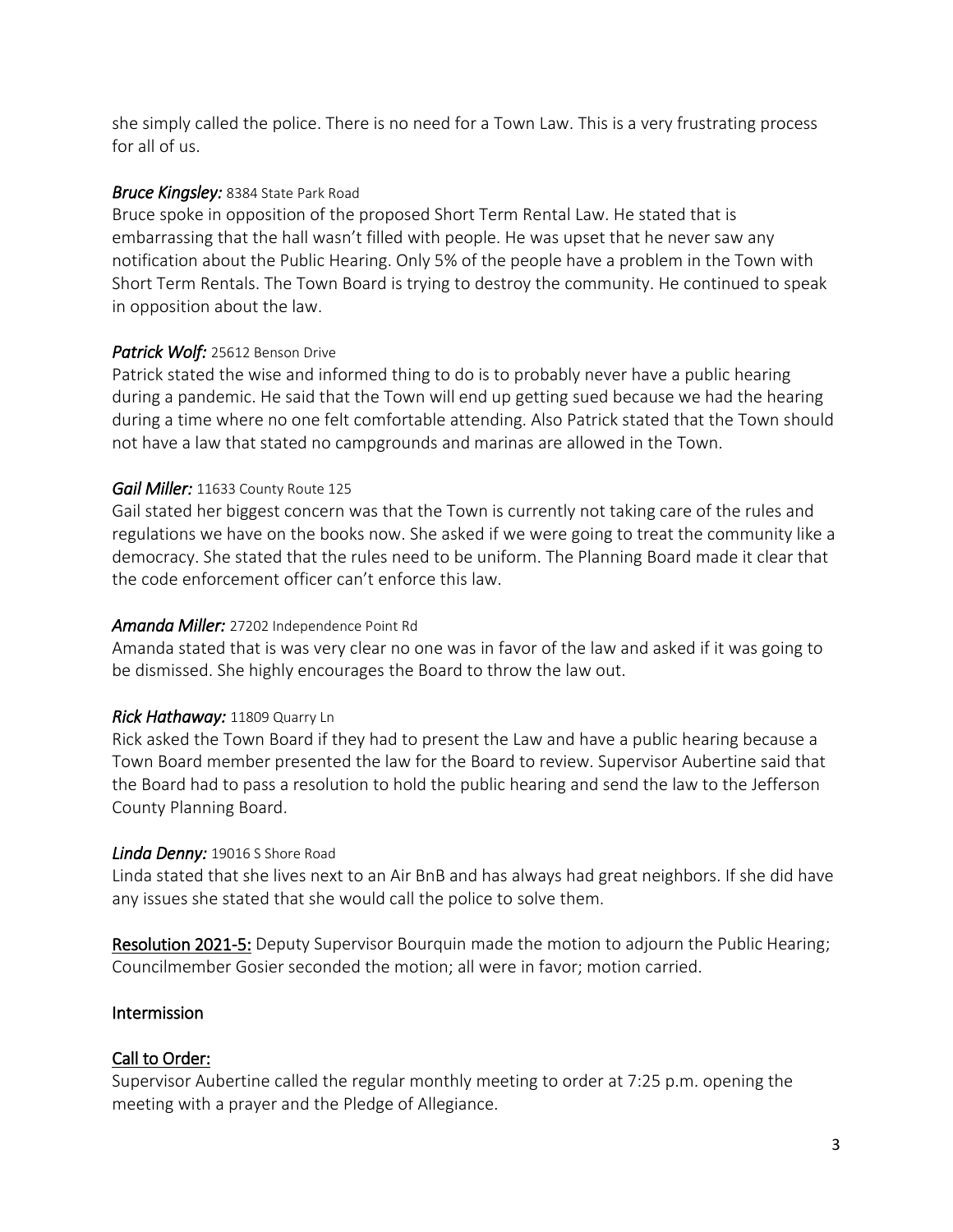# Privilege of the Floor

#### *Thomas Strejlau:* 9188 County Route 125

Thomas asked the Town Board why there was a part time employee being paid for 30 months to not show up to work. Supervisor Aubertine stated that he continued to pay the employee out of the kindness of his heart. She was going through a difficult situation with her health and that is why he continued to pay her. The Town stopped paying her after the third quarter of 2020. Thomas stated that it could have been more like 6 months after the member was not present at meetings. After reading the Planning Board minutes, Supervisor Aubertine stated that the Planning Board can't appoint member but can recommend them. He stated Thomas Strejlau would be consider for the Planning Board after the current member is removed next month at the Public Hearing.

#### Supervisor's Report

Resolution 2021-6: Councilmember Gosier made the motion to approve the December Supervisor's Monthly Financial report; Councilmember Countryman seconded the motion; all were in favor; motion carried.

#### Highway Superintendent's Report

Pat Weston was not present at the meeting.

## Clerk's Report

Monthly Receipts were as follow: Total Local Shares Remitted: \$1,213.40; Total State County & Local Revenues: \$1,220.40 Total Non – Local Revenues: \$7.00

## Audit of the Bills (Abstracts #1 & #2)

Resolution 2021-7: Deputy Supervisor Bourquin made the motion to approve Abstract #1 in the amount of \$105.00; seconded by Councilmember Gosier; all were in favor and the motion was carried.

Resolution 2021-8: Deputy Supervisor Bourquin made the motion to approve Abstract #2 in the amount of \$72,194.31; seconded by Councilmember Gosier; all were in favor and the motion was carried.

## Approval of the Minutes

Resolution 2021-9: Councilmember Countryman made a motion to approve December 9, 2020 Minutes; seconded by Councilmember Gosier; all were in favor and the motion was carried.

Resolution 2021-10: Councilmember Gosier made a motion to approve Year End Meeting Minutes; seconded by Councilmember Countryman; all were in favor and the motion was carried.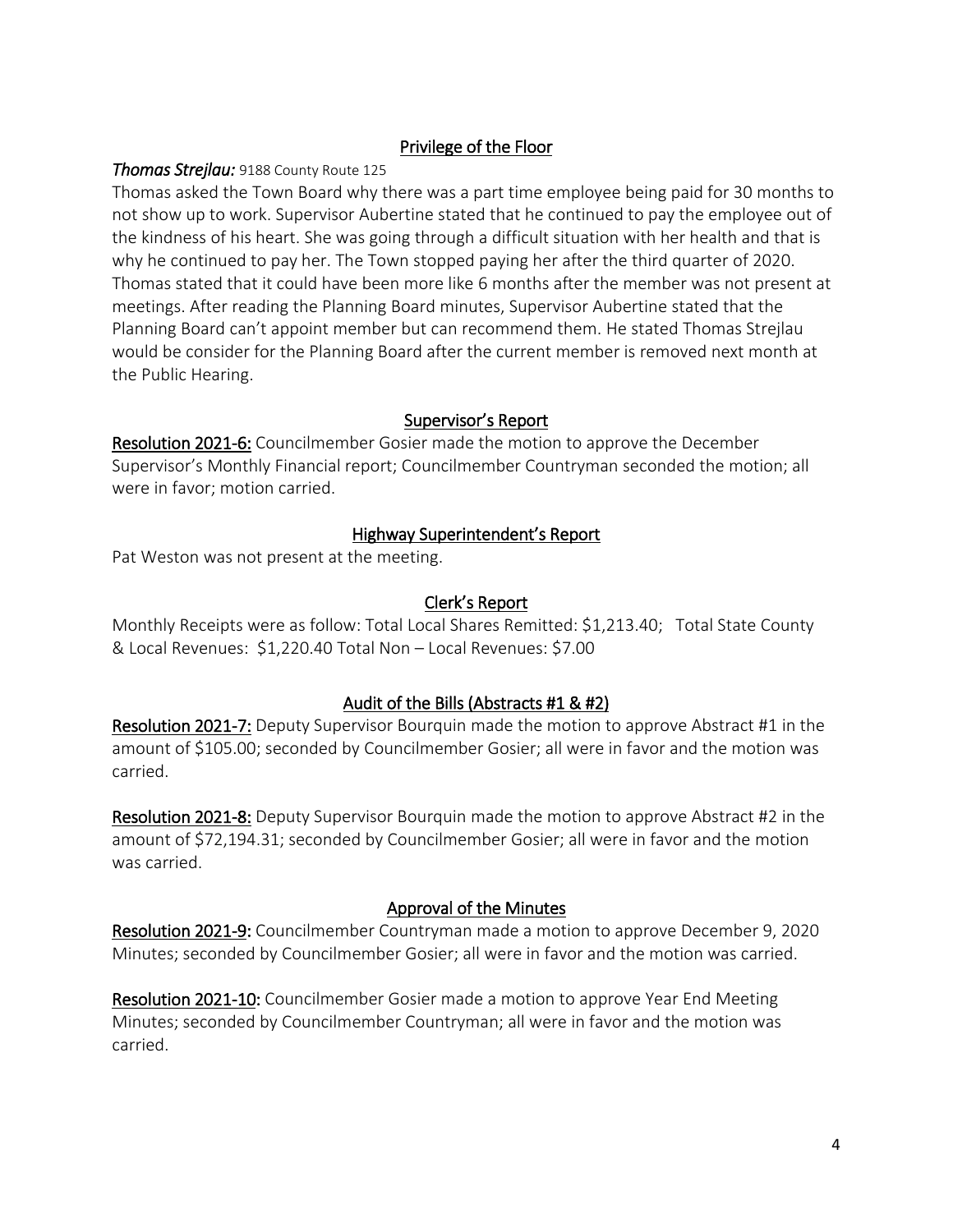Resolution 2021-11: Councilmember Countryman made a motion to approve the Organizational Meeting 2021 Minutes; seconded by Councilmember Gosier; all were in favor and the motion was carried.

## Committee Reports

Assessor's Report: There was no Assessor's Report.

## Municipal Water Board Report:

There was no Water Board Report.

## Planning Board:

There was no questions on the Planning Board minutes for December and January.

## Zoning Board of Appeals (ZBA):

There was no ZBA Report.

#### Youth Commission:

There was no Youth Commission report.

## ZEO/CEO Report:

Total Permit Receipts: \$195.00; Total RV Permit: YTD: \$1,400.00; Total Permit Receipts YTD - \$23,525.00.

## TMB Cemetery:

Councilmember Gosier stated that there was no business.

#### New Business:

## Advertise for Water Rates Public Hearing:

Resolution 2021-12: Councilmember Countryman made the motion to advertise for the 2021 Water Rates Public Hearing February 10, 2021 at 6:15 p.m.; seconded by Councilmember Gosier; all were in favor and the motion was carried.

## Klock Road Proposal:

There was a proposal given to the Town Board by Gary Stinson regarding Klock Road. Councilmember Gosier stated that she didn't think that the Town Board had a legal right to approve it if Klock Road isn't a Town Road. Supervisor Aubertine agreed but stated it is a Board decision. Councilmember Gosier also said that there were items in the proposal that had nothing to do with the Town Board and should not be in the proposal letter. Mr. Stinson stated he agreed that it is not a Town road but it is a passage way owned by the Town that should be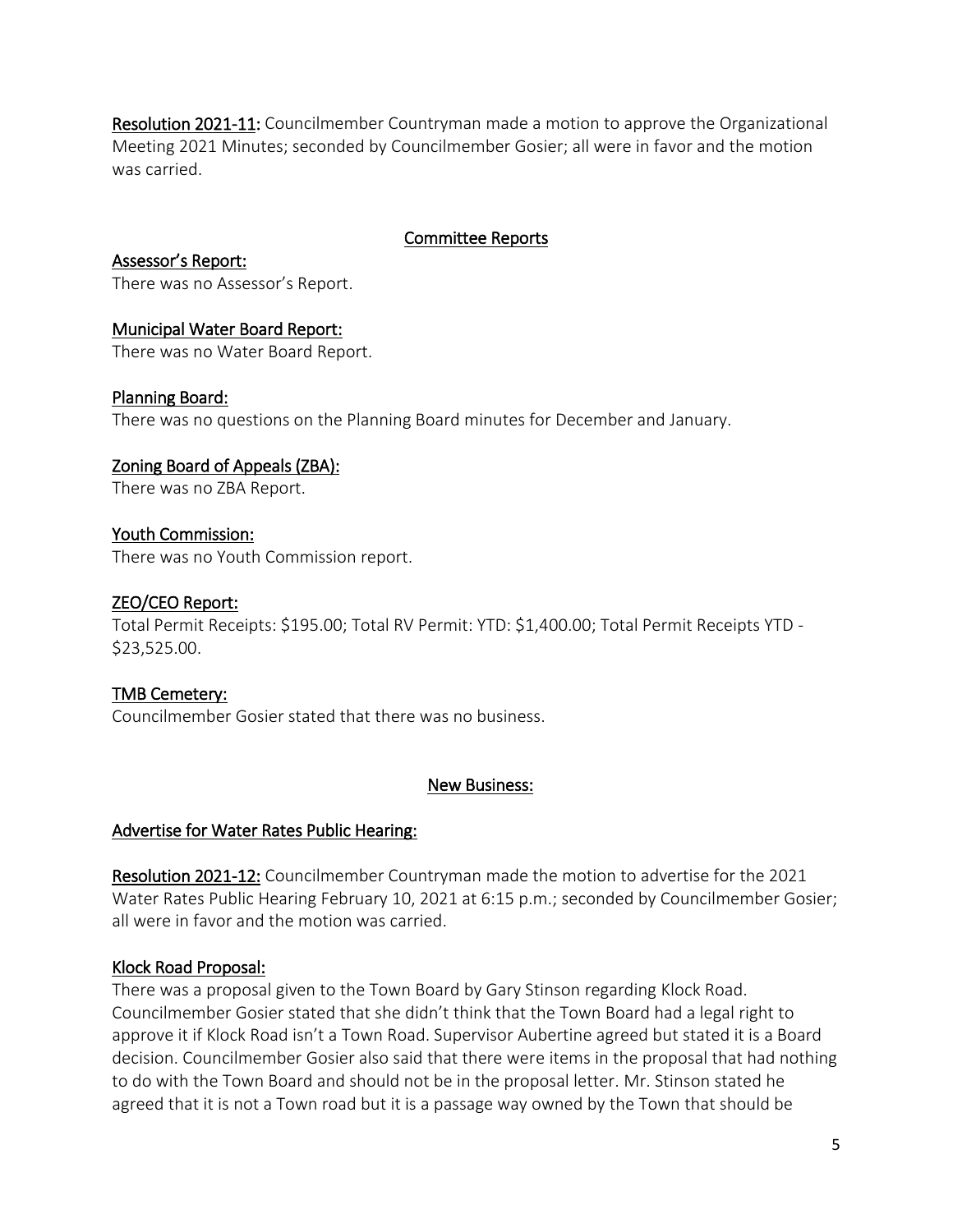maintained by the Town. We maintain the Town Hall and the Three Mile Bay cemetery because we own it, and it should not be any different. Supervisor Aubertine stated that our Attorney advised the Board not to accept the proposal. Councilmember Gosier stated that the Town was not being asked to maintain our portion of the road. Mr. Stinson stated he just wanted the Town to maintain our section of the road. Mr. Stinson discussed the culvert pipe that the Town installed. He stated it wasn't adequate for the water flow that passes through. Supervisor Aubertine reminded Mr. Stinson that he got the culvert pipe from the County. Mr. Stinson responded that Jim Lawrence County Highway Superintendent gave the pipe to him. Deputy Supervisor Bourquin stated that Gary Stinson supplied the culvert pipe that was installed by the Town. That was the only way the Town agreed to do it. Mr. Stinson stated that he did not supply the culvert pipe. Councilmember Gosier suggested that we table the decision until we get further clarification on the matter. Mr. Stinson stated he would like to meet with two Town Board members to work through this issue. Supervisor Aubertine tabled everything until he can get further clarification from the Town attorney.

#### Three Mile Bay Ambulance Letter:

Supervisor Aubertine stated that the Three Mile Bay Fire Co. sent a letter to the Town Board. Supervisor Aubertine read the letter. In summary the Three Mile Bay Ambulance is reducing their level of EMS care from BLS Ambulance to First Responders. They are having a hard time getting enough volunteer to respond to ambulance calls. The Three Mile Bay Fire Co. is requesting the Town begin the process to research another Agency to provide Ambulance Service to the Town. Three Mile Bay Fire Co. will continue to provide Ambulance Service to the Town until a new contract is in place. Supervisor Aubertine recommends that the Town of Lyme Board and the Town of Cape Vincent Board meet with each other first to see what their point of view is on the matter since they have been in a similar situation. David McIntyre from Cape Vincent Ambulance Service and Jeff Call the general manager of Guilfoyle were both there to help discuss the options for the Town. David McIntyre stated that the Town of Cape Vincent has been through all of the scenarios and would love to help the Town and save the time. Jeff Call stated that if the Town used Town of Cape Vincent ambulance he thought the response time would be too long. He also mentioned that the Town probably could not afford to hire Guilfoyle's private services. Guilfoyle will already attend the calls because there are legally obligated. Mr. Call suggested to the Town Board that they should be very transparent in letting the Town residents know what is going on. They will understand why there taxes may increase next year if they know that will have a quick ambulance response if their family member or they are sick. There was a lengthy discussion about the options that the Town could do for an ambulance. Supervisor Aubertine stated he was envisioning a committee of 5 to 10 people to discuss the ambulance options for the Town. He will be in contact with the necessary individuals through email shortly after the meeting to set a date and time.

#### Old Business:

There is no Old Business discussed.

Online Privilege of the Floor

There was no online privilege of the floor.